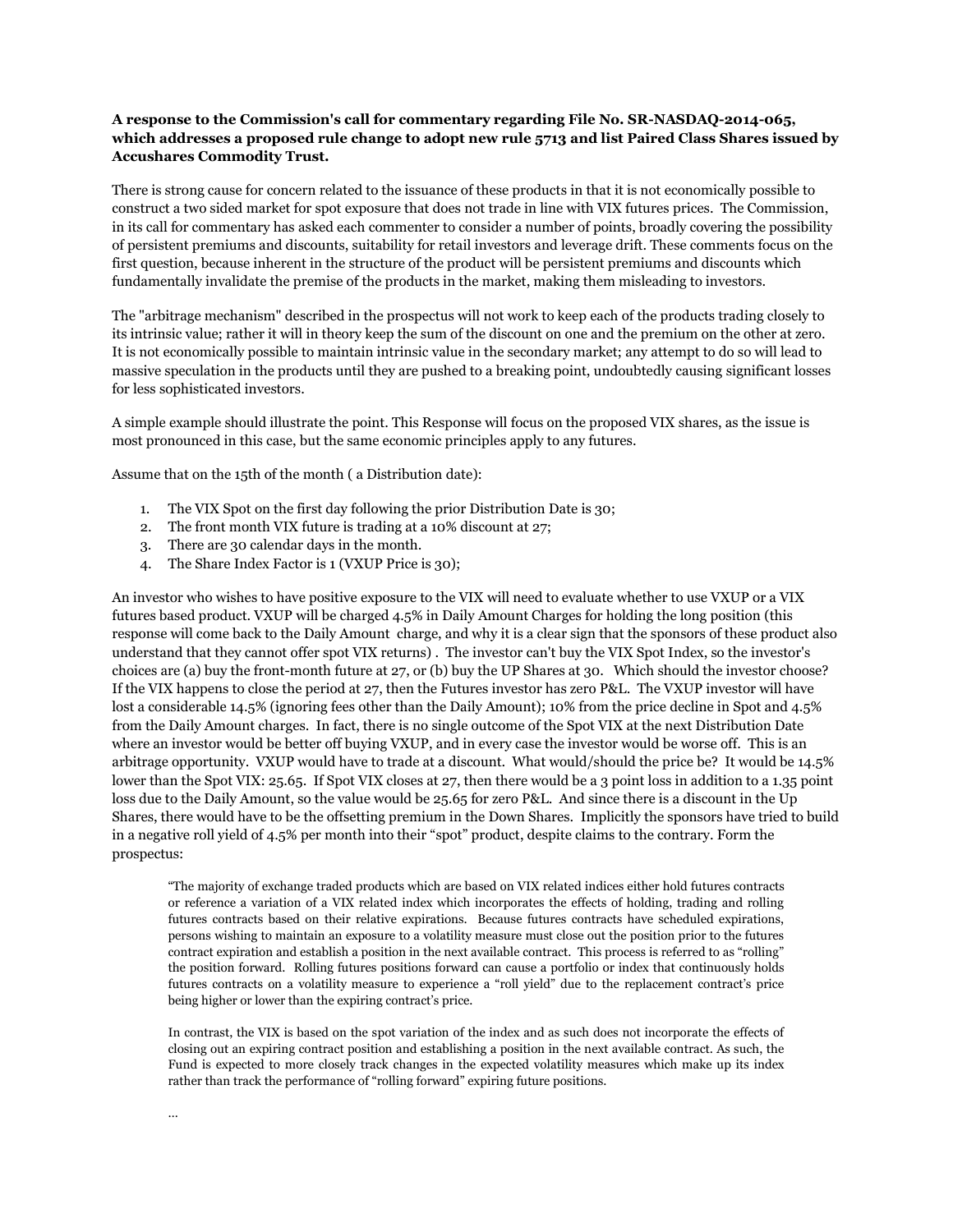"As a result of the Index Provider's methodology, the Underlying Index will reflect a numerical value which does not incorporate or account for any increase or decrease relating to roll yield or to the trading of expiring contracts into a next current contract."

This is obviously highly misleading. It highlights however that basically anytime the actual VIX futures curve has some other roll yield, it necessitates the products to trade at premiums or discounts such that they reflect a VIX future. The dislocation will be most pronounced when the VIX futures are downward sloping and the VIX is under 30 (the condition for imposing the Daily Amount). The only way this product works is if the Daily Amount is equal to the actual futures roll yield each day, which of course would then be nothing more than a highly complex product which would simply mimic VIX futures. The Sponsor of the product recognizes this fact, which is why the Daily Amount exists, but, falsely advertises the product as being "Spot."

The core of the issue here is that the products are simply not hedgeable. While a market maker may be willing to put up bids and offers, that says nothing at all about whether there would be a two sided market of actual investors, or where the mid would be. A future represents the markets assessment of fair value to buy or sell the underlying for delivery on a future date. If the market was willing to offer spot VIX returns at no cost (i.e., a flat futures curve) then the futures curve would be flat, which it quite obviously isn't. If instead one assumes that (as is usually the case) the futures curve is steeply upward sloping (assume a number significantly above 4.5%, the "slope" imposed on VXUP) then every long VIX investor would prefer VXUP and no short investor would ever purchase VXDN. This can only be solved in a free market if VXUP trades at a significant premium and VXDN trades a significant discount. There will be very significant arbitrage pressures attempting to exploit the economic perversity of the products and significant activity around prices that reflect a Corrective Distribution.

The Corrective Distribution is meant to bring the secondary market prices in line so that the value received by the investors at the Distribution Date will be the CV (in neutral shares). In theory, this is supposed to result in no premium/discount at the last instant of trading. The thinking was probably that there could be no premium/discount on the two products at expiry, and therefore the products would trade to the intrinsic value over the course of each month. This is definitively not the case. First of all, this response already demonstrated why even if there were no premium or discount at the Distribution Date close, there would be prior to that and such premium or discount would systematically erode over the course of each month. Were this to be the case though, a premium/discount would immediately occur upon the following open, for the same reason the first one occurred, and that would imply that there would be a jump (positive for one product, negative for the other) in the secondary market from the close to the following open. This can't happen either, otherwise there would be an arbitrage to jumping on the product that would be expected to have the premium after the close; therefore the "arbitrage mechanism" would fail to work. The products would continually trade at premium/discount to intrinsic value, and there are likely to be many unforeseeable events related to arbitrageurs attempting to profit from the products uneconomic design flaws.

To try and quantify this more specifically, constructed below is a simplified data set. On the 15th (or next business day) of each month, compute the expected roll yield in the VIX Futures curve using cubic spline interpolation. Compare that to the 4.5% expected Daily Amount charges if the Spot VIX is less than or equal to 30. The difference must be the Premium or Discount in VXUP. Below is the graph of the Premium/Discount for 96 months' worth of monthly data. The red lines represent the 10% boundaries associated with the Corrective Distribution. In 33 of the 96 months, the Premium/Discount is expected to cross the Corrective Distribution threshold. There could be (and would have been in this backtest) multiple Corrective Distributions in a year. The 33 months of Corrective Distributions result in reinvestment fees of, on average, 500 basis points per year (using the Prospectus' own estimate of fees at 125 basis points per instance). In theory, one could be subject to 12 Corrective Distributions in a year (there were seven in this analysis in 2010), resulting in a 1500bp implicit fee for both Up and Down shareholders in addition to a whopping 54.75% Daily Amount charges (15bps x 365 days) which are permanently built into the VXUP.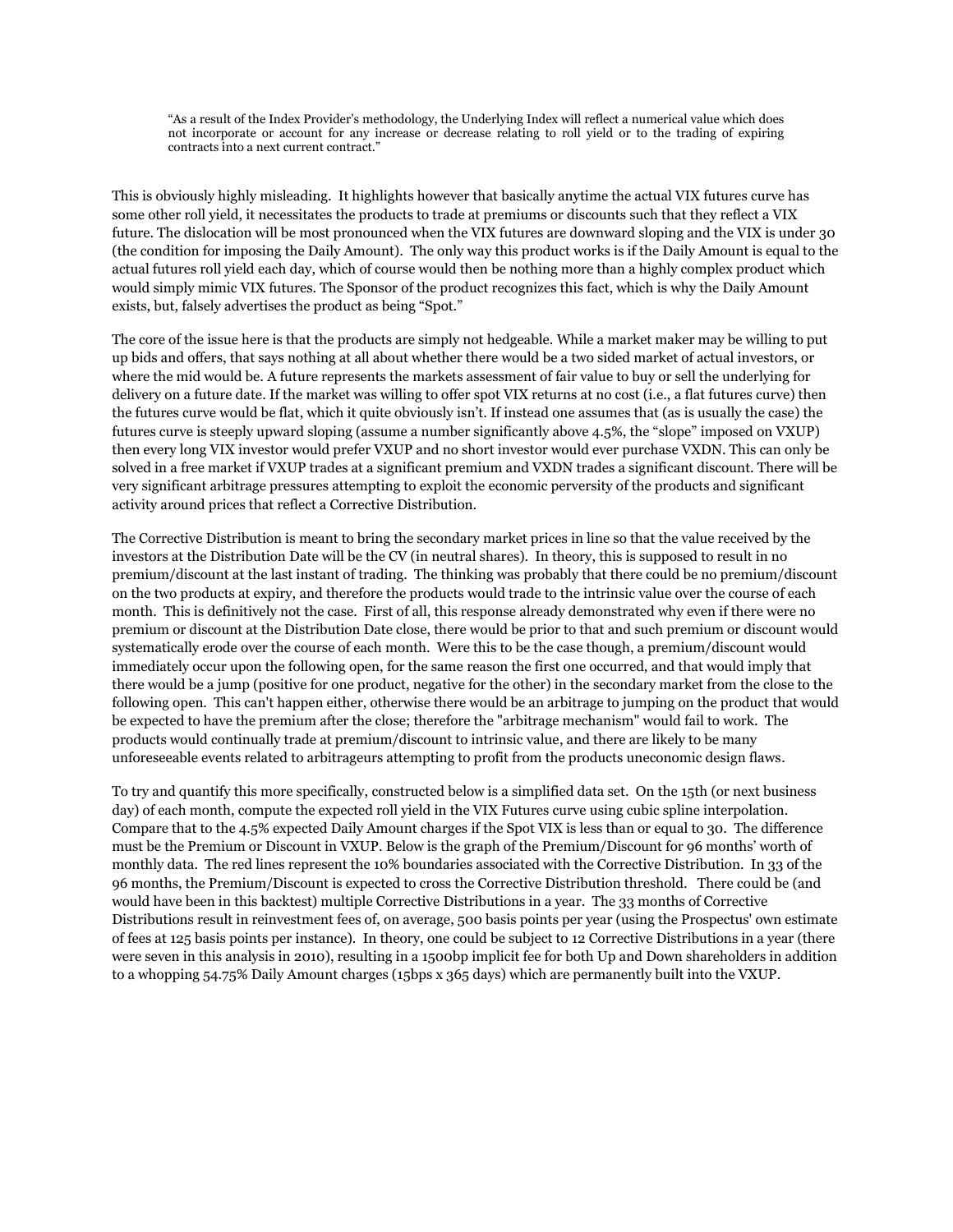

The other point which is quite apparent from this data, is that even in the 2/3 of months where there is not an expected Corrective Distribution, the products are not expected to trade anywhere near spot as advertised, since it is not economically possible and is the reason the futures markets trade in contango or backwardation. There are not generally investors willing to sell spot VIX returns to long investors for free (or even for a fixed average 4.5% per month) and, frankly, no other analysis is needed to know the product therefore cannot function as advertised.

These products are not suitable for any investor, they will not (and cannot) behave as advertised and the only possible result of issuing them will be highly sophisticated arbitrageurs actively trading the products to a breaking point at the expense of less sophisticated users.

\* \* \*

Because the Commission asked commenters about other areas, below are some of the implications of the persistence of the premium/discount:

- 1. The investor would have to be extremely diligent in tracking the position, since the Up Shares could so frequently turn into both Up and Down Shares. This means that the investor would be paying fees to the Issuer but not receiving any notional exposure whatsoever.
- 2. Any investor would require extensive knowledge of the financial markets to understand why, when being required to re-enter the market after a distribution to reestablish a position, the product could be trading already at a significant premium or discount. Further, the investor would have to have intimate knowledge of the VIX futures market to understand from where the premium or discount was actually derived.
- 3. Investors would likely receive shares with the opposite economics for some distributions, causing confusion. Any investor would likely be confused if they were to check in on their portfolio to discover shares of a product that were not purchased. Most investors are comfortable with distributions in the form of shares, but shares that don't carry the same economics and have different tickers would undoubtedly raise questions.
- 4. The leverage drift becomes less relevant since the product mostly prices off of the VIX futures curve. Monthly resetting products (or more frequently resetting products if and when additional Distributions are reached) don't have consistent daily deltas, so if the Spot VIX goes from 10 to 11 on the first day of a period where the VIX started at 10 there would be a delta-one exposure to that move, but if the VIX started at 20 that period, there would only be a 50-delta to that move. Similarly, if the Spot VIX started at 10 for the period there would be a delta-one exposure to the first day's move, but in a subsequent day if the Spot VIX moved from 20 to 21, instead of a five percent return there would be a 10% return. In other words, there are times when there is leverage to the Spot VIX but the delta changes day-to-day. In addition, the 90% threshold means that there will not be a non-linear delta to the Spot VIX, since large moves will be truncated. Consider a period where the Spot VIX starts at 20. It then rises to 34.99. The 75% threshold has not been reached. The next day, the index moves to 50. At this point, the UP investor would get a Distribution (absent UPNIA and DA) that would only account for the first 18 points of the VIX rise. Then next 12 points would not be accounted for. Someone believing they could get UP